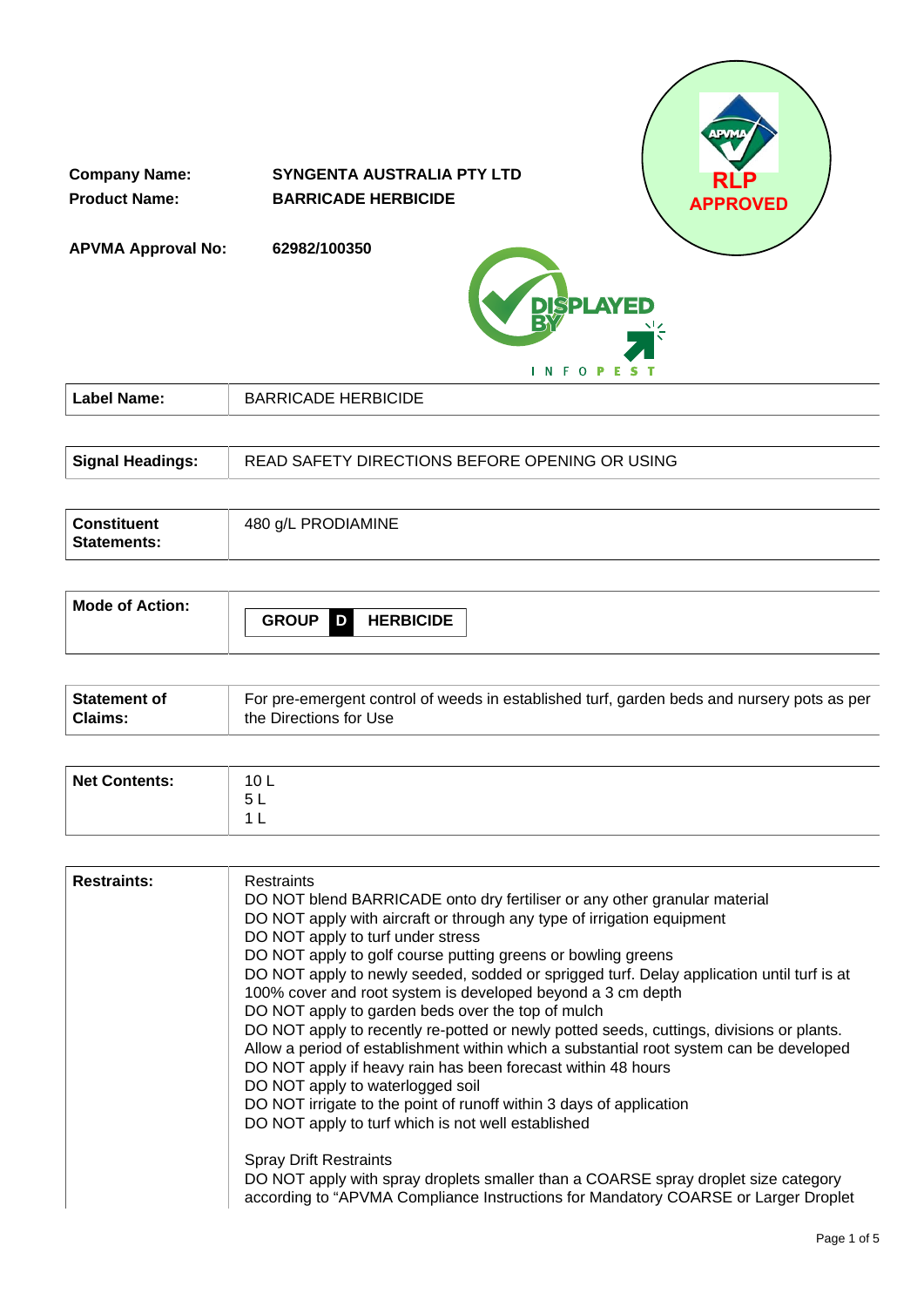| Size Categories" located under this title in the GENERAL INSTRUCTIONS section of this<br>label<br>DO NOT apply when wind speed is less than 3 or more than 20 kilometres per hour as<br>measured at the application site<br>DO NOT apply during surface temperature inversion conditions at the application site<br>DO NOT apply with a nozzle height greater than 50 cm above the ground<br>Users of this product MUST make an accurate written record of the details of each spray<br>application within 24 hours following application, and must KEEP this record for at least 2<br>years. The spray application details that must be recorded are:<br>1. Date with start and finish times of application<br>2. Location address and paddock(s) sprayed |
|------------------------------------------------------------------------------------------------------------------------------------------------------------------------------------------------------------------------------------------------------------------------------------------------------------------------------------------------------------------------------------------------------------------------------------------------------------------------------------------------------------------------------------------------------------------------------------------------------------------------------------------------------------------------------------------------------------------------------------------------------------|
| 3. Full name of this product<br>4. Amount of product used per hectare and number of hectares applied to<br>5. Crop or situation and weed or pest                                                                                                                                                                                                                                                                                                                                                                                                                                                                                                                                                                                                           |
| 6. Wind speed and direction during application<br>7. Air temperature and relative humidity during application                                                                                                                                                                                                                                                                                                                                                                                                                                                                                                                                                                                                                                              |
| 8. Nozzle brand, type, spray angle, nozzle capacity and spray system pressure measured<br>during application                                                                                                                                                                                                                                                                                                                                                                                                                                                                                                                                                                                                                                               |
| 9. Name and address of person applying this product                                                                                                                                                                                                                                                                                                                                                                                                                                                                                                                                                                                                                                                                                                        |
| Additional record details may be required by the state or territory where this product is used                                                                                                                                                                                                                                                                                                                                                                                                                                                                                                                                                                                                                                                             |
| Mandatory No-Spray Zones<br>DO NOT apply if there are aquatic and wetland areas including aquacultural ponds, surface<br>streams and rivers within 120 metres downwind from the application area<br>DO NOT apply if there are sensitive crops, gardens, landscaping vegetation, protected<br>native vegetation or protected animal habitats within 20 metres downwind from the<br>application area<br>DO NOT apply if using Monument® Liquid Turf Herbicide and BARRICADE tank mix for<br>control of winter grass if non-target vegetation is within 60 metres downwind from the<br>application area                                                                                                                                                       |

| Directions for Use: | Directions for use attached                                                                                    |
|---------------------|----------------------------------------------------------------------------------------------------------------|
|                     | This section contains file attachment.<br>File Name: 150909 Barricade Ibl - DfU.pdf<br>File Size: 136119 bytes |

| Withholidng | WITHHOLDING PERIOD: DO NOT GRAZE TREATED TURF/LAWN OR FEED TURF/ |
|-------------|------------------------------------------------------------------|
| ∣ Periods:  | LAWN CLIPPINGS FROM ANY TREATED AREA TO POULTRY OR LIVESTOCK     |

| General<br>Instructions: | <b>GENERAL INSTRUCTIONS</b>                                                                                                                                                                                                                                                  |
|--------------------------|------------------------------------------------------------------------------------------------------------------------------------------------------------------------------------------------------------------------------------------------------------------------------|
|                          | BARRICADE is a selective pre-emergent herbicide that provides residual control of weeds                                                                                                                                                                                      |
|                          | in established turf, garden beds and potted plants. BARRICADE controls susceptible<br>weeds by interfering with cell division in the root tips of newly germinated weeds.<br>Turf                                                                                            |
|                          | BARRICADE is safe to use on established turf species listed in the Directions for Use.                                                                                                                                                                                       |
|                          | In the case of Bahia Grass, BARRICADE will be safe to use on existing turf swards where<br>established Bahia Grass plants can be tolerated or are desirable. BARRICADE will only<br>control newly germinating seed of Bahia Grass after it has been sprayed. Weed control in |
|                          | turf is most effective when BARRICADE is activated by at least 6 mm of rainfall or irrigation<br>before weed seeds germinate and within 7 days after application.                                                                                                            |
|                          | Garden Beds under Mulch and Potted Plants                                                                                                                                                                                                                                    |
|                          | Weed control in garden beds and potted plants is most effective when BARRICADE is<br>activated by irrigation immediately post-application and before weed seeds germinate.                                                                                                   |
|                          | Mixing                                                                                                                                                                                                                                                                       |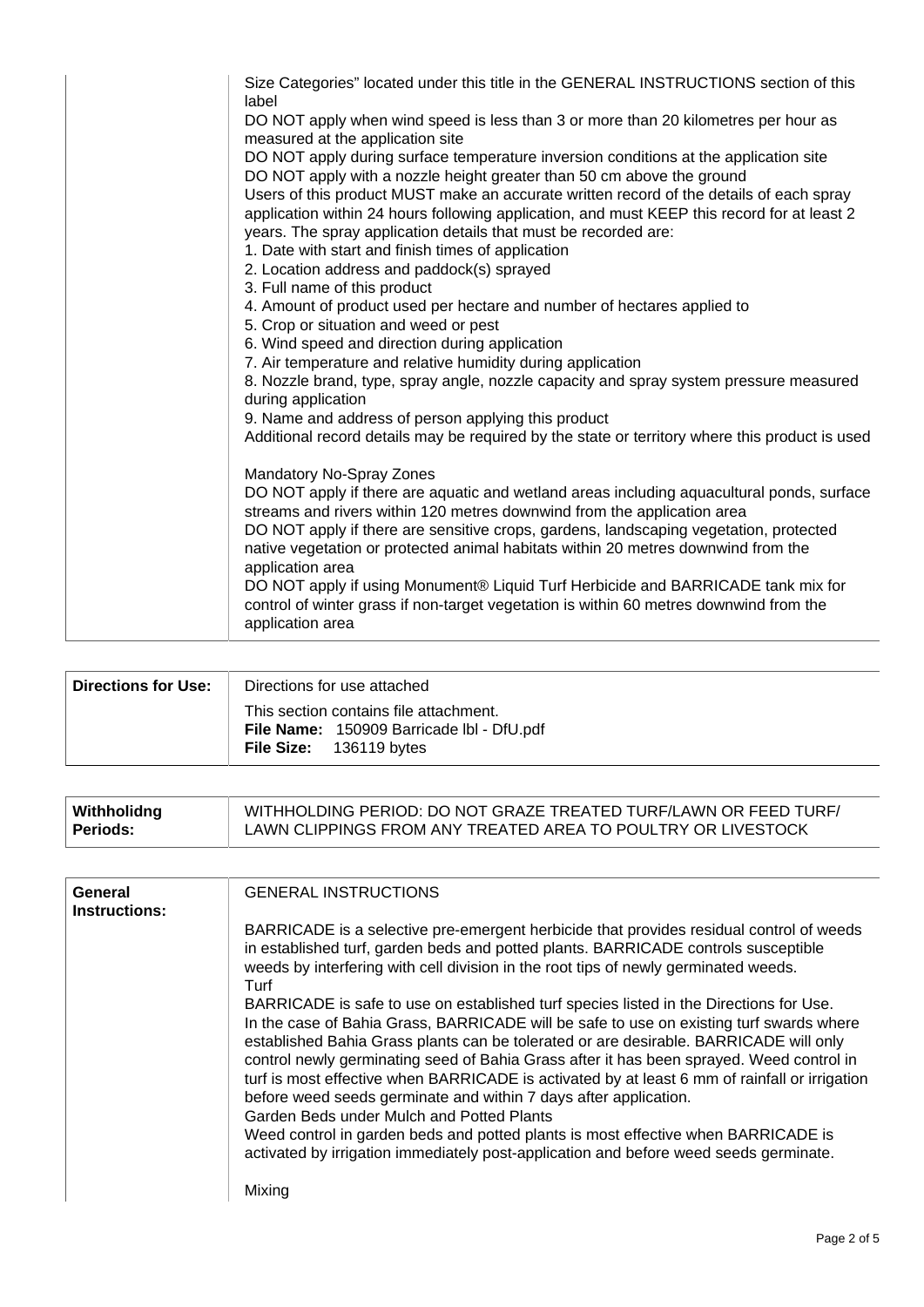Add the required quantity of BARRICADE directly to a spray tank containing 2/3 of the required spray volume. Add the rest of the water and ensure the mix is thoroughly agitated before application.

Monument Liquid Tank Mix for Turf

Add Monument Liquid and non-ionic surfactant after BARRICADE, then add the rest of the water and ensure the mix is thoroughly agitated before application. Refer to Monument Liquid label for specific mixing instructions.

**Application** 

Turf

DO NOT apply with aircraft or through any type of irrigation equipment

Apply prior to weed emergence in early spring (summer weeds) or late summer to early autumn (Poa annua).

Ensure product placement as close to soil surface as possible. Total application volume should not be lower than 500 L/ha. Use extremely coarse droplets eg Air Induction 08 nozzles, use strainers with no less than a 50-mesh rating. Wash in with at least 6 mm rain or irrigation within 7 days of application.

Spray nozzles should be uniformly spaced and of the same size, and should provide accurate and uniform application. To ensure accuracy, calibrate sprayer at the beginning of the season before use and recalibrate frequently. Apply at a volume of greater than 500 L water/ha. Observe sprayer nozzles frequently during the spraying operation to ensure that the spray pattern is uniform. Avoid overlapping of spray runs. Ensure that boom height for broadcast application does not exceed 50 cm above the leaf blades of the turf. Avoid application under conditions when uniform coverage cannot be obtained or when spray drift may occur.

Monument Liquid Tank Mix for Turf

Ensure even product placement. Total application volume should be 400 to 800 L/ha. Use coarse droplets eg Air Induction 08 nozzles. Wash in with at least 6 mm rain or irrigation within 7 days after application. Refer to Monument Liquid label for specific application instructions.

Garden Beds and Potted Plants

DO NOT apply with aircraft or through any type of irrigation equipment

DO NOT apply over the top of existing mulch

Apply prior to weed emergence. Ensure product placement as close to soil surface as possible. Total application volume should not be lower than 500 L/ha. For best results use extremely coarse droplets eg air induction 08 nozzles, use strainers with no less than a 50-mesh rating. When used on garden beds or potted plants wash in immediately with minimum 3 mm rain or irrigation. Consideration must be given to the impacts of foliage and canopy densities on placement of herbicide in the soil. Where canopy densities may pose a problem, use higher total application volumes and higher wash in volumes.

APVMA Compliance Instructions for Mandatory COARSE or Larger Droplet Size **Categories** 

These instructions inform users of this chemical product how to lawfully comply with the requirement of a COARSE or larger spray droplet size category for spray application. Spray droplet size categories are defined in the ASAE S572 Standard (newer name may also be shown as ASABE) or the BCPC guideline. Nozzle manufacturers may refer to one or both to identify droplet size categories, but for a nozzle to comply with this requirement, the manufacturer must refer to at least one.

Complying with the label requirement to use a specific droplet size category means using the correct nozzle that will deliver that droplet size category under the spray operation conditions being used. The APVMA has approved only the following specific methods for choosing the correct nozzle. Use one of the methods specified in these instructions to select a correct nozzle to deliver a COARSE or larger droplet size category. Mandatory instructions for ground applications for COARSE droplet size or larger categories

USE ONLY nozzles that the nozzles' manufacturer has rated to deliver a COARSE, a VERY COARSE or an EXTREMELY COARSE droplet size category as referenced to ASAE S572 or BCPC. Choose a nozzle specified to provide the droplet size required in the label Spray Drift Restraints.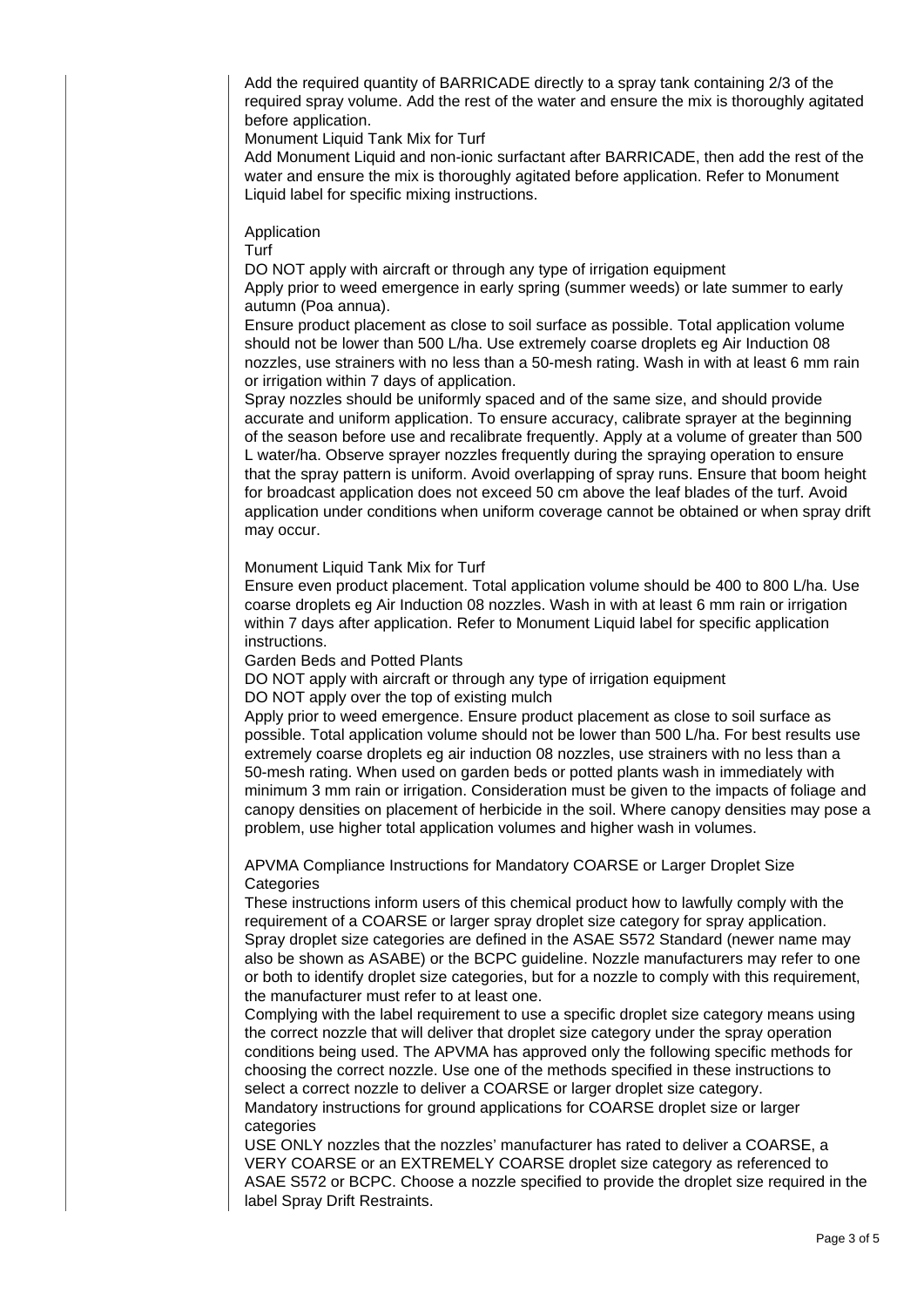| DO NOT use a higher spray system pressure than the maximum the manufacturer<br>specifies for the selected nozzle to deliver the droplet size category required in the label<br>Spray Drift Restraint.                                                                                           |
|-------------------------------------------------------------------------------------------------------------------------------------------------------------------------------------------------------------------------------------------------------------------------------------------------|
| Compatibility<br>As formulations of other manufacturers' products are beyond the control of Syngenta, and<br>water quality varies with location, all mixtures should be tested prior to mixing commercial<br>quantities. BARRICADE is compatible with Monument Liquid.                          |
| Clean up<br>After tank mixing with Monument Liquid refer to the Monument Liquid label for spray tank<br>cleaning instructions.                                                                                                                                                                  |
| Replanting interval<br>Turf<br>DO NOT replant any crop, ornamentals or overseed with cool season grasses for winter<br>cover to treated areas for a period of 6 months after application.<br>Garden Beds and Nursery Pots<br>DO NOT plant seeds in treated soil for 6 months after application. |
| Batch No<br>Date of Manufacture                                                                                                                                                                                                                                                                 |

| <b>Resistance</b><br><b>Warning:</b> | Herbicide Resistance Warning GROUP D HERBICIDE                                                                                                                                                                                                                                                                                                                                                                                                                                                                                                                                                                                                                                                                                                                                                                                                                                                                                                                                                                                                                   |
|--------------------------------------|------------------------------------------------------------------------------------------------------------------------------------------------------------------------------------------------------------------------------------------------------------------------------------------------------------------------------------------------------------------------------------------------------------------------------------------------------------------------------------------------------------------------------------------------------------------------------------------------------------------------------------------------------------------------------------------------------------------------------------------------------------------------------------------------------------------------------------------------------------------------------------------------------------------------------------------------------------------------------------------------------------------------------------------------------------------|
|                                      | BARRICADE Herbicide is a member of the dinitroaniline group of herbicides and has the<br>tubulin formation inhibitor mode of action. For weed resistance management this product<br>is a Group D herbicide. Some naturally occurring weed biotypes resistant to BARRICADE<br>and other Group D herbicides may exist through normal genetic variability in any weed<br>population. The resistant individuals can eventually dominate the weed population if<br>these herbicides are used repeatedly. These resistant weeds will not be controlled by<br>BARRICADE or other Group D herbicides. Since the occurrence of resistant weeds is<br>difficult to detect prior to use, Syngenta Australia Pty Ltd accepts no liability for any losses<br>that may result from the failure of BARRICADE to control the resistant weeds. Advice as to<br>strategies and alternative treatments that can be used should be obtained from your local<br>supplier, consultant, local Department of Agriculture, Primary Industries Department or a<br>Syngenta representative. |
|                                      | Integrated Pest Management<br>The possible effects of BARRICADE on integrated pest management (IPM) strategies in<br>the turf industry have not been studied at the proposed rates. However, based on available<br>information, it cannot be ruled out that BARRICADE may have an adverse effect on non-<br>target beneficial turfgrass invertebrates where such IPM is practised.                                                                                                                                                                                                                                                                                                                                                                                                                                                                                                                                                                                                                                                                               |

| <b>Precautions:</b> | <b>PRECAUTIONS</b><br><b>Re-entry Period</b><br>General Public: DO NOT allow public entry into treated areas until the spray has dried.<br>Grounds Staff / Professional Operators: DO NOT enter into treated areas until spray has<br>dried, unless wearing cotton overalls buttoned to the neck and wrist (or equivalent clothing)<br>and chemical resistant gloves. Clothing must be laundered after each day's use. |
|---------------------|------------------------------------------------------------------------------------------------------------------------------------------------------------------------------------------------------------------------------------------------------------------------------------------------------------------------------------------------------------------------------------------------------------------------|
|---------------------|------------------------------------------------------------------------------------------------------------------------------------------------------------------------------------------------------------------------------------------------------------------------------------------------------------------------------------------------------------------------------------------------------------------------|

| <b>Protections:</b> | PROTECTION OF CROPS, NATIVE AND OTHER NON-TARGET PLANTS                                   |
|---------------------|-------------------------------------------------------------------------------------------|
|                     | DO NOT apply or drain or flush equipment on or near native or non-target trees or other   |
|                     | plants or on areas where their roots may extend or in locations where the chemical may be |
|                     | washed or moved into contact with their roots.                                            |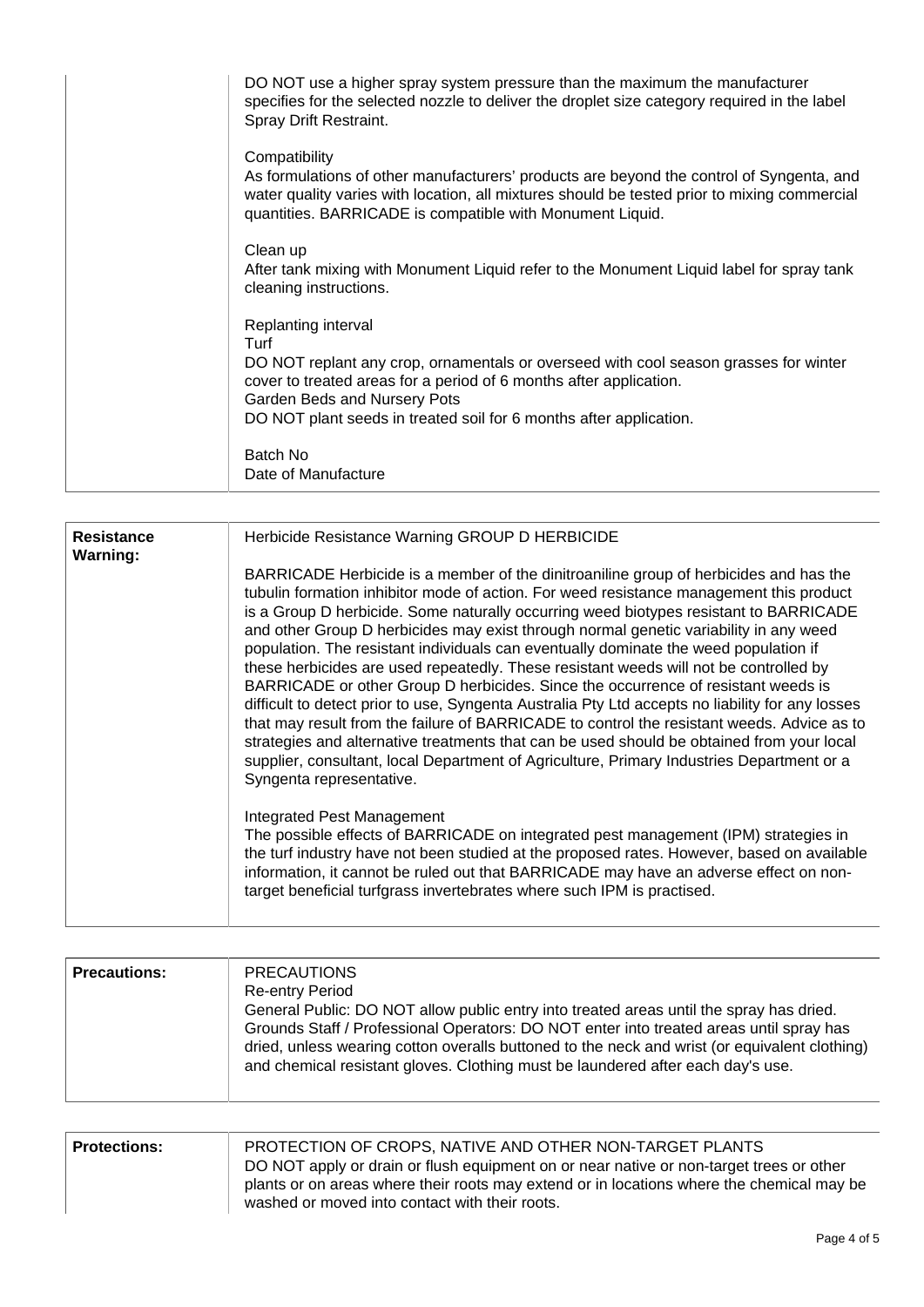| PROTECTION OF WILDLIFE, FISH, CRUSTACEANS AND ENVIRONMENT<br>Very toxic to aquatic life. DO NOT contaminate wetlands or watercourses with this product |
|--------------------------------------------------------------------------------------------------------------------------------------------------------|
| or used containers.                                                                                                                                    |

| Storage and<br>Disposal: | STORAGE AND DISPOSAL<br>KEEP OUT OF REACH OF CHILDREN<br>Store in the closed, original container in a cool, well ventilated area. DO NOT store for<br>prolonged periods in direct sunlight. Triple rinse containers before disposal. Add rinsings to<br>spray tank. DO NOT dispose of undiluted chemicals on site. If recycling, replace cap and<br>return clean containers to recycler or designated collection point. If not recycling, break,<br>crush or puncture and deliver empty packaging to an approved waste management facility.<br>If an approved waste management facility is not available, bury the empty packaging 500<br>mm below the surface in a disposal pit specifically marked and set up for this purpose,<br>clear of waterways, desirable vegetation and tree roots, in compliance with relevant local, |
|--------------------------|----------------------------------------------------------------------------------------------------------------------------------------------------------------------------------------------------------------------------------------------------------------------------------------------------------------------------------------------------------------------------------------------------------------------------------------------------------------------------------------------------------------------------------------------------------------------------------------------------------------------------------------------------------------------------------------------------------------------------------------------------------------------------------------------------------------------------------|
|                          | state or territory government regulations. DO NOT burn empty containers or product.                                                                                                                                                                                                                                                                                                                                                                                                                                                                                                                                                                                                                                                                                                                                              |

| <b>Safety Directions:</b> | <b>SAFETY DIRECTIONS</b><br>Repeated exposure may cause allergic disorders. Sensitive workers should use protective<br>clothing.<br>When opening the container, preparing spray and using prepared spray wear:<br>• cotton overalls buttoned to the neck and wrist (or equivalent clothing)<br>• elbow-length chemical resistant gloves<br>If applying by high pressure hand wand, wear:<br>• cotton overalls, over normal clothing, buttoned to the neck and wrist<br>• a washable hat<br>• elbow length chemical resistant gloves<br>If product on skin, immediately wash area with soap and water. Wash hands after use.<br>After each day's use wash gloves and contaminated clothing. |
|---------------------------|--------------------------------------------------------------------------------------------------------------------------------------------------------------------------------------------------------------------------------------------------------------------------------------------------------------------------------------------------------------------------------------------------------------------------------------------------------------------------------------------------------------------------------------------------------------------------------------------------------------------------------------------------------------------------------------------|

| <b>First Aid</b> | <b>FIRST AID</b>                                                                    |
|------------------|-------------------------------------------------------------------------------------|
| Instructions:    | If poisoning occurs, contact a doctor or Poisons Information Centre. Phone 131 126. |

**First Aid Warnings:** Not applicable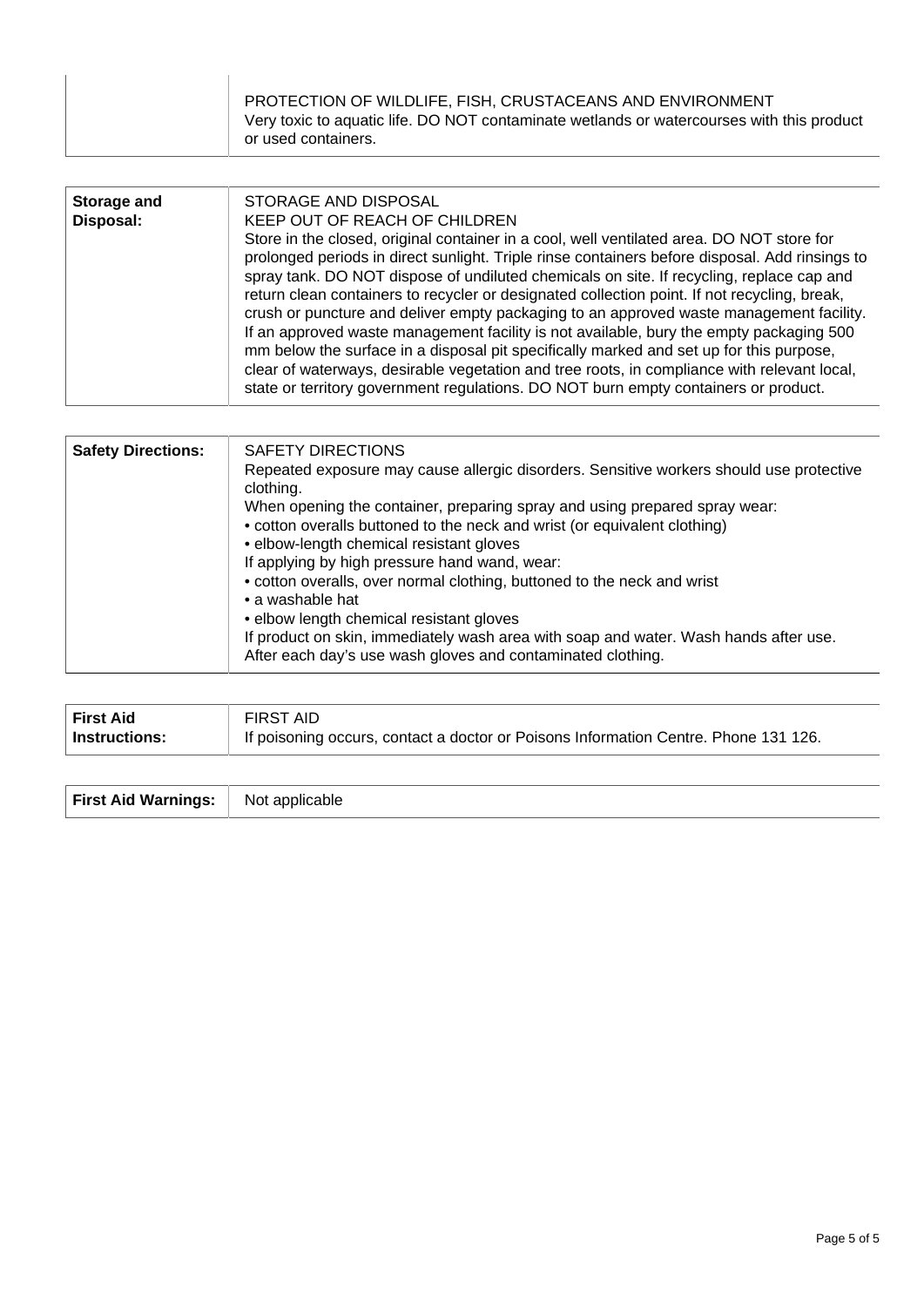## **DIRECTIONS FOR USE**

| <b>Situation</b>                                                                                                                                                                                                                                                                     | Weeds                                                                                                                                                                                                                         | Rate        | <b>Critical Comments</b>                                                                                                                                                                                                                                                                                                                                                                                                                                                                                                                                                                                                                         |  |
|--------------------------------------------------------------------------------------------------------------------------------------------------------------------------------------------------------------------------------------------------------------------------------------|-------------------------------------------------------------------------------------------------------------------------------------------------------------------------------------------------------------------------------|-------------|--------------------------------------------------------------------------------------------------------------------------------------------------------------------------------------------------------------------------------------------------------------------------------------------------------------------------------------------------------------------------------------------------------------------------------------------------------------------------------------------------------------------------------------------------------------------------------------------------------------------------------------------------|--|
| <b>Established turf</b><br><b>Bahia Grass (Paspalum</b><br>notatum),<br><b>Buffalo Grass (Stenotaphrum</b><br>secundatum),<br><b>Carpet Grass (Axonopus</b><br>affinis, Axonopus<br>compressus),<br>Common Couch (Cynodon<br>dactylon),                                              | <b>Barnyard Grass</b><br>(Echinocloa crus-galli),<br>Crab Grass (Digitaria<br>sanguinalis),<br>Parramatta Grass<br>(Sporobolus africana),<br>Rat's Tail Fescue (Vulpia<br>myuros),<br>Summer Grass (Digitaria<br>sanguinalis) | 1 to 3 L/ha | Apply prior to weed emergence in early spring for<br>residual control of up to 6 months.<br>A repeat application (3 to 4 months after initial<br>application) may be needed if lower rates are used in<br>high weed pressure situations or during extended<br>germination periods due to environmental conditions.<br>Refer to Application section for detailed information.                                                                                                                                                                                                                                                                     |  |
| <b>Hybrid Couch (Cynodon</b><br>dactylon x Cynodon<br>transvaalensis),<br>Kikuyu (Pennisetum<br>clandestinum),<br>Qld Blue Couch (Digitaria<br>didactyla),<br>Seashore Paspalum<br>(Paspalum vaginatun),<br>Zoysia (Zoysia japonica,<br>Zoysia matrella)                             | Crowsfoot Grass (Eleusine<br>indica)                                                                                                                                                                                          |             | Apply prior to weed emergence in early spring.<br>For residual control of up to 4 months use 1 to 2 L/ha.<br>For residual control of up to 6 months use 2 to 3 L/ha.<br>A repeat application (3 to 4 months after initial<br>application) may be needed if lower rates are used in<br>high weed pressure situations or during extended<br>germination periods due to environmental conditions.<br>Note: Crowsfoot Grass germinates later than Crab<br>Grass and/or Summer Grass. In situations with<br>multiple weeds present use higher rates to ensure<br>adequate residual control.<br>Refer to Application section for detailed information. |  |
| <b>Established turf</b><br><b>Bahia Grass (Paspalum</b><br>notatum),<br><b>Buffalo Grass (Stenotaphrum</b><br>secundatum),<br><b>Carpet Grass (Axonopus</b><br>affinis, Axonopus                                                                                                     | African Lovegrass<br>(Eragrostis curvula),<br>Bahia Grass (Paspalum<br>notatum),<br>Kentucky Blue Grass (Poa<br>patensis)                                                                                                     | 2 to 3 L/ha | Apply prior to weed emergence in early spring.<br>Residual control of up to 6 months.<br>A repeat application (3 to 4 months after initial<br>application) may be needed if lower rates are used in<br>high weed pressure situations or during extended<br>germination periods due to environmental conditions.<br>Refer to Application section for detailed information.                                                                                                                                                                                                                                                                        |  |
| compressus),<br>Common Couch (Cynodon                                                                                                                                                                                                                                                | Paspalum (Paspalum<br>dilitatum)                                                                                                                                                                                              | 2 to 4 L/ha |                                                                                                                                                                                                                                                                                                                                                                                                                                                                                                                                                                                                                                                  |  |
| dactylon),<br><b>Hybrid Couch (Cynodon</b><br>dactylon x Cynodon<br>transvaalensis),<br>Kikuyu (Pennisetum<br>clandestinum),<br><b>Qld Blue Couch (Digitaria</b><br>didactyla),<br><b>Seashore Paspalum</b><br>(Paspalum vaginatun),<br>Zoysia (Zoysia japonica,<br>Zoysia matrella) | Winter Grass (Poa annua)                                                                                                                                                                                                      | 1 to 2 L/ha | In the presence of emerged Poa annua plants<br>Tank mix with 225 mL/ha of Monument Liquid and<br>0.25% v/v non-ionic surfactant and apply during late<br>summer to early autumn for residual control of up to 6<br>months.<br>In the absence of emerged Poa annua<br>Apply as solo product.<br>A repeat application (3 to 4 months after initial<br>application) may be needed if lower rates are used in<br>high weed pressure situations or during extended<br>germination periods due to environmental conditions.<br>Refer to Application section for detailed information.                                                                  |  |
|                                                                                                                                                                                                                                                                                      |                                                                                                                                                                                                                               | 4 L/ha      | In areas where post-emergent herbicides for Poa<br>annua control may pose a high risk of tracking or<br>off site damage (ie greens surrounds, slopes on<br>high side of greens, etc)<br>Apply prior to weed emergence in late summer to early<br>autumn for residual control of up to 6 months.<br>A repeat application (3 to 4 months after initial<br>application) may be needed in high weed pressure<br>situations or during extended germination periods due<br>to environmental conditions.<br>Refer to Application section for detailed information.                                                                                      |  |